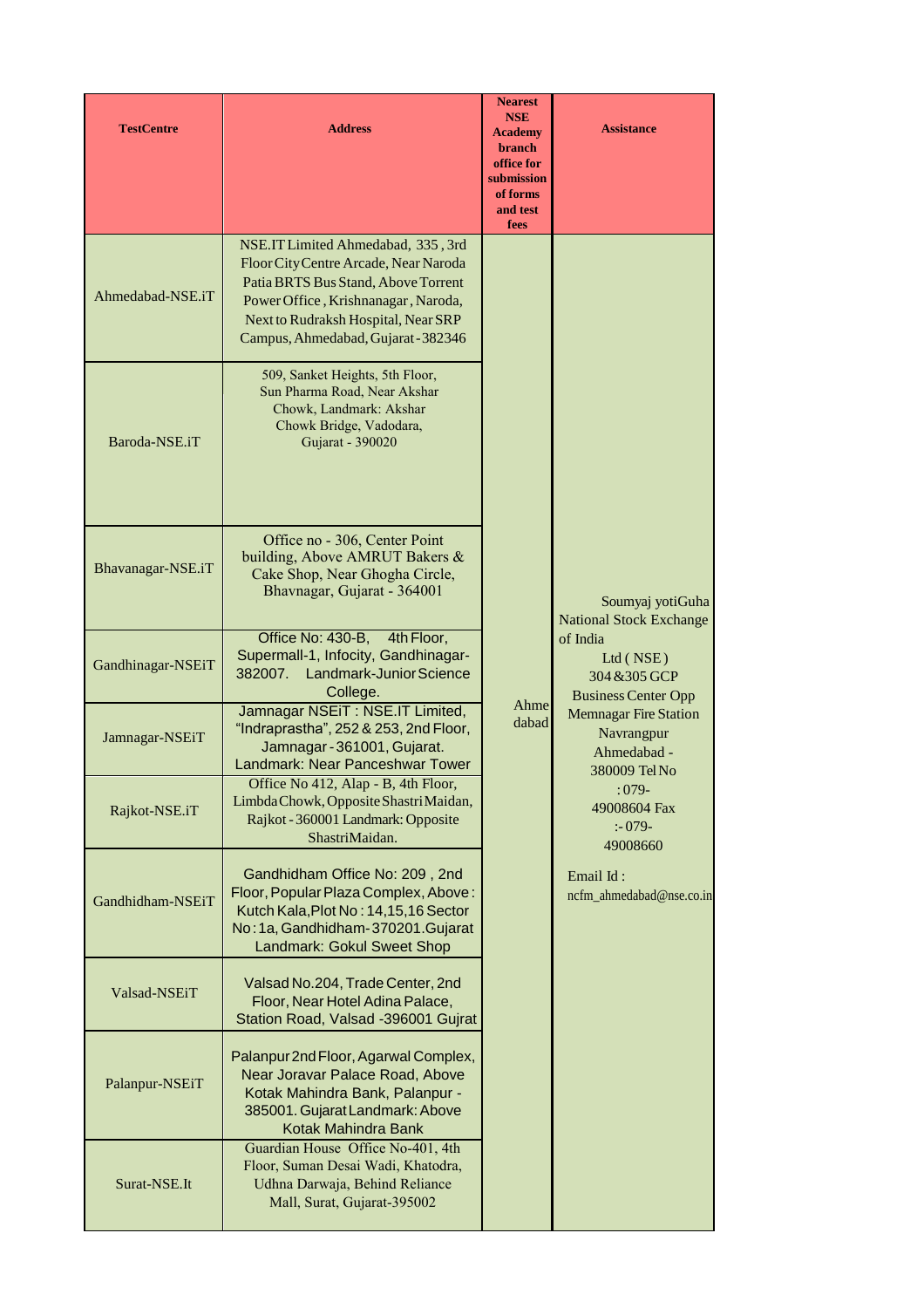| Bangalore-NSE.iT  | Karania Chambers II, No. 16, 80 feet road, Old<br>MIG Colony, KHB, Basaveshwarnagar, Land<br>Mark: Above Metro Shoes & Near Punya<br>Hospital, Bangalore, Karnataka - 560079                        |             |                                                                                                                                                 |
|-------------------|-----------------------------------------------------------------------------------------------------------------------------------------------------------------------------------------------------|-------------|-------------------------------------------------------------------------------------------------------------------------------------------------|
| Calicut-NSE.iT    | 1/3704, D4, 2nd Floor, Zees Tower,<br>Vandipetta, Nadakkavu, Kannur Road,<br>Opp - HDFC Bank Nadakkavu Branch,<br>Kozhikode, Kerala - 673011                                                        |             |                                                                                                                                                 |
| Chennai-NSEiT     | No: 167, 1st Floor, A.R Complex,<br>Arcot Road, Vadapalani, Landmark-<br>near Padmaram Mahal and Opposite to<br>Hotel Akshay Inn, Chennai, Tamil<br>Nadu-600024                                     |             |                                                                                                                                                 |
| Cochin-NSE.iT     | 1st Floor, G.N.N. Complex, Near Post<br>Office, Thammanam, Cochin, Kerala -<br>682032                                                                                                               |             |                                                                                                                                                 |
| Coimbatore-NSE.iT | Office No 65 & 66, 1st Floor, Arpee<br>Center, 320N, NSR Road, Saibaba<br>Colony, Next to Alagu Pharmacy<br>and Bombay Dying Showroom/<br>Near IndusInd Bank, Coimbatore,<br>Tamil Nadu - 641011    |             |                                                                                                                                                 |
| Kannur-NSEiT      | 55L, 1st Floor, Madathil Complex,<br>Landmarks: Above Syndicate Bank<br>(Cantonment Branch) & Adjacent to<br>UCO Bank, Near S N Park, Kannur,<br>Kerala - 670001                                    |             |                                                                                                                                                 |
| Kollam-NSEiT      | Sofia Complex, 2nd Floor, Anda<br>Mukkam, Behind Hanuman<br>Temple,<br>Kollam-1.                                                                                                                    |             | Mr.Boddepalli<br>Gouri Sankar                                                                                                                   |
| Kottayam-NSEiT    | 1st Floor, Chandrathil Building,<br>Kizhakkethil Lane, Behind Head Post<br>Office, Land mark: DD drive<br>Communication Trophy shop, Opp Dr.<br>P. Sukumaran's Clinic, Kottayam,<br>Kerala - 686001 | Che<br>nnai | <b>National Stock</b><br>Exchange of India<br>Limited (NSE)<br>Old No. 7, New No. 2,<br>Nawab Garden,<br>Murugapp<br>aRoad,<br>Kotturpur<br>am, |
| Madurai-NSEiT     | Door No. 2-1, 1st Floor, New Natham<br>Road, Thiruppalai, Tiruppalai<br>Mandabam Bus Stop, Near Visalakshi<br>Kalyana Mahal and Above Canara<br>Bank, Madurai, Tamilnadu - 625014                   |             | Chennai-<br>600 085.<br>Tel.: 044-<br>66309900<br>Fax:044-                                                                                      |
| Mysore-NSEiT      | NSE.IT Limited, No.193, Ist Floor, 'B'<br>Block, 10th Main Road, Opp. to<br>Vidyaranyapurana Police Station,<br>J.P. Nagar, Mysore-560008.<br>Landmark:<br>Gobli Mara Circle                        |             | 66309926/27<br>Email id:<br>ncfm_chennai@nse.co.in                                                                                              |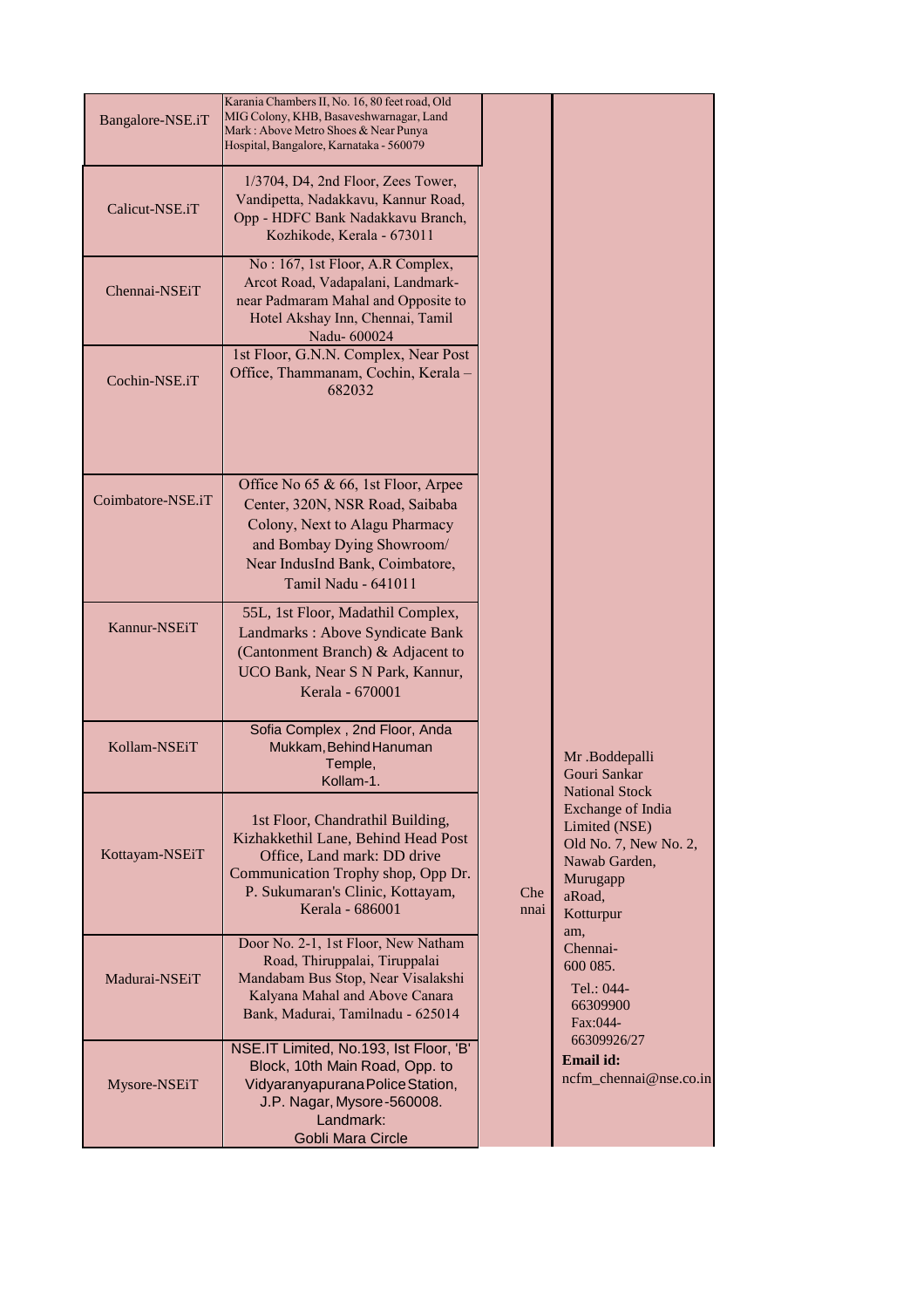| Pondicherry-NSEiT | 1st Floor, No. 153, Cuddalore Road,<br>Mudaliyarpet, Adj to Mudaliyarpet<br>Post Office / Opp. Mudaliyarpet<br>Police Station, Puducherry - 605004                                                                               |  |
|-------------------|----------------------------------------------------------------------------------------------------------------------------------------------------------------------------------------------------------------------------------|--|
| Salem-NSEiT       | 1st Floor, SIs Towers, No. 68, Cherry<br>Road, Hasthampatty, (Nearby<br>Bharathi Super Market & Next To<br>More Super Market) Salem-636007<br>Tamilnadu                                                                          |  |
| Thrissur-NSE.iT   | 1stFloor,GlobalPlaza,Vanchikulam<br>Road, Off.Railwaystation, Thrissur-<br>680004                                                                                                                                                |  |
| Trichy-NSEiT      | No. 6/1, 2nd Floor, Thangam Towers,<br>Karur Bye Pass Road, Trichy-620002<br>Tamil Nadu. Landmark: Opposite to<br>KalaingarArivalyam                                                                                             |  |
| Tirunelveli-NSEiT | <b>NSE IT Tirunelveli</b><br><b>BALAN COMPLEX,</b><br>Second floor, No.5,6,<br>Managavalan Pillai Hospital Street,<br>Palayamkottai, Tirunelveli-627002,<br>Bus Stop: Palaymkottai Market,<br>Opp to Jawahar Grounds.s.          |  |
| Trivandrum-NSE.iT | NSE IT Limited TC 15/320, Ground<br>Floor, Gangothri, Vazhuthacaud, All<br>India Radio Road, Opp. to National<br>Academyof Pre Recruitment Training,<br>Trivandrum - 695 014 Keralastate<br>Landmark: Below Union Bank Of India. |  |
| Thanjavur-NSEiT   | No 2977 / 11, 1st Floor, ABM<br>Complex, Diwan Nagar, Court<br>Road, behind Court & next to<br>Elanga complex, Thanjavur,<br><b>Tamilnadu - 613001</b>                                                                           |  |
| Vellore-NSEiT     | No.104, Grand Lingam Residency<br>Building, First Floor, Arni Main Road,<br>Sankaran Palayam, Near Bharat<br>Petroleum Fuel Pump, Vellore, Tamil<br>Nadu - 632001                                                                |  |
| Tumkur-NSEiT      | NSE.iTLimited<br>1st Floor, Jaya Mansion,<br>Above ibaco Ice Cream Parlour,<br>NearDoddamane Hospital,<br>B.H. Road, TUMKUR - 572103                                                                                             |  |
| Agra-NSE.iT       | T-11, 2nd Floor, Block No-41/A,<br>Friends Tower, Opp MAX Store,<br>282004                                                                                                                                                       |  |
| Amritsar-NSEiT    | 1st Floor, Above Indusind Bank, Near Guru<br>Nanak Dev Hospital, Majitha Road,<br>Landmark: Opposite Swift Hospital, Amritsar,<br>Punjab - 143001                                                                                |  |
| Allahabad-NSEiT   | 3rd Floor Tulsiani Plaza, 118a Mg<br>Road, Civil Lines, Allahabad, Uttar<br>Pradesh - 211001                                                                                                                                     |  |
| Ajmer-NSE.iT      | Plot No - 235/3, 2nd Floor, Above Raymond<br>Showroom, Hathi Bhata, Landmark - Opposite<br>City Power House, Jaipur Road, Ajmer,<br>Rajasthan - 305001                                                                           |  |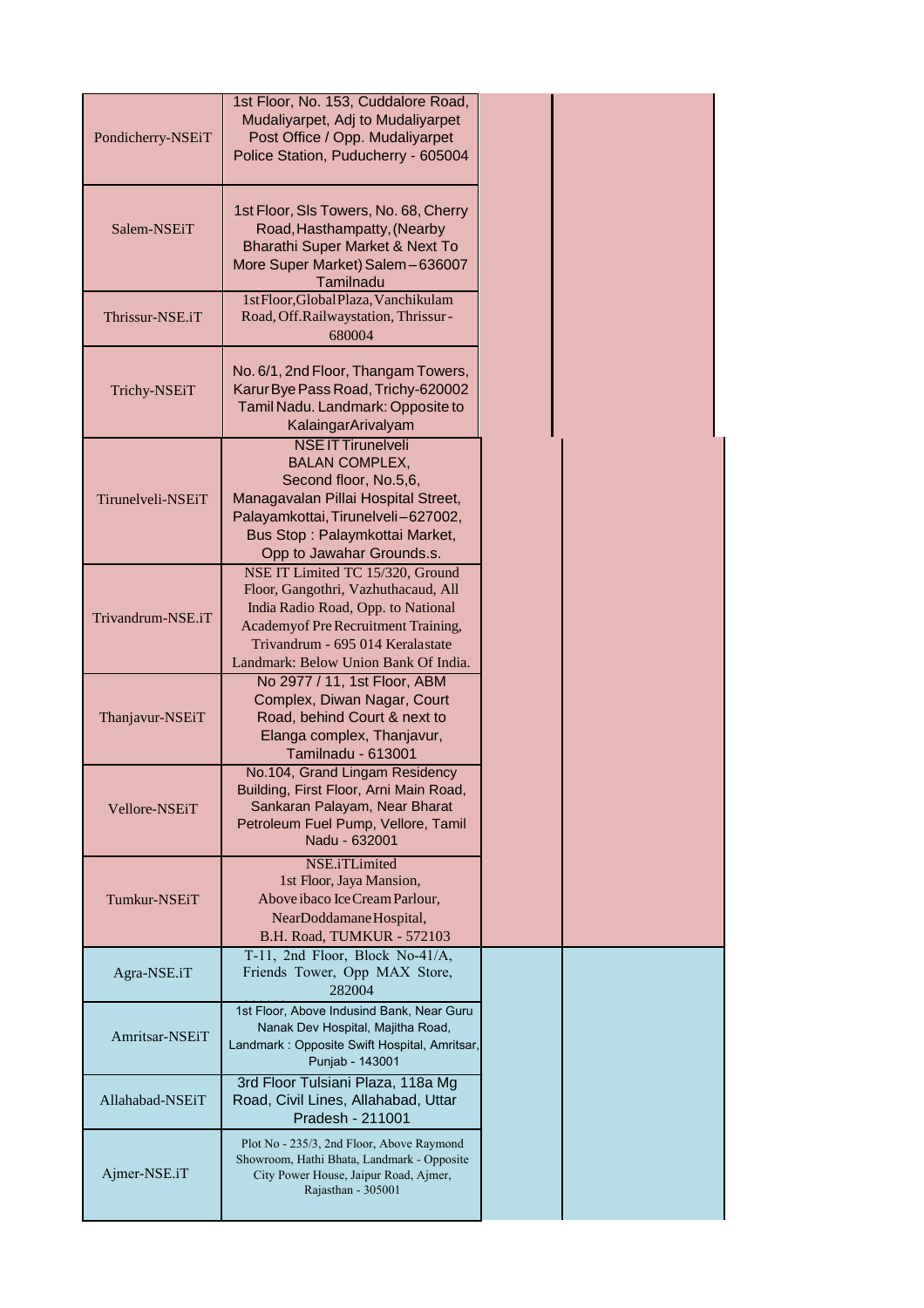|                          | NSE.ITLimited,                                                                           |
|--------------------------|------------------------------------------------------------------------------------------|
|                          | 1st floor, Adesh Dental Hospital                                                         |
|                          | Building,                                                                                |
| Bareilly-NSEiT           | Nainital Bypass Road. Izatnagar,                                                         |
|                          | Bareilly - 243 112,                                                                      |
|                          | Uttar Pradesh.                                                                           |
|                          | Landmark: Mahendra Gayatri Hospital                                                      |
|                          |                                                                                          |
|                          | NSE IT Limited, 2nd Floor,                                                               |
| Dehradun-NSE.iT          | Anekant Place, 29 Rajpur Road,<br>Dehradun - 248 001.                                    |
|                          | Landmark: Hotel Inderlok.                                                                |
| Chandigarh-NSE.iT        | 2nd Floor Sco 366, Sector 32 D, Near                                                     |
|                          | Canara Bank, Chandigarh - 160032                                                         |
|                          | NSEIT Limited, 2E/22, Third Floor,                                                       |
| Delhi                    | JhandewalanExtension,                                                                    |
|                          | Landmark:<br>Jhandewalan<br>Metro                                                        |
|                          | Station, New Delhi - 110055                                                              |
|                          |                                                                                          |
|                          | Plot No- 30 & 55, Shop No-1, Ground Floor,<br>Vishwas Krishna Residential Society,       |
| Bikaner-NSEiT            | Industrial Area, Rani Bazar,                                                             |
|                          | Landmark- Near Rama Marriage Palace,                                                     |
|                          | Bikaner, Rajasthan - 334001                                                              |
|                          | 302 - C, Civil Line, Landmark - Near Center                                              |
| Dharmshala-NSEiT         | Point Hotel, Tehsil Dharamshala, Distt.                                                  |
|                          | Kangra, Himachal Pradesh - 176215                                                        |
|                          |                                                                                          |
| Firozepur-NSEiT          | Udham Singh Chowk, Malwal Road, Opp                                                      |
|                          | Hotel Sandeep & More Retail Store,<br>Ferozepur, Punjab - 152002                         |
|                          |                                                                                          |
|                          | NSEiT LTD, Kundan Complex, House                                                         |
|                          | N <sub>0</sub>                                                                           |
|                          | 73, 1st Floor,                                                                           |
| Gorakhpur-NSEiT          | Niyamat Chak, Beside Sandhya Hotel,                                                      |
|                          | Gorakhpur - 273001. Uttar Pradesh                                                        |
|                          | Landmark: Near Babina Hotel                                                              |
|                          |                                                                                          |
|                          | Gorakhpur - 273001. Uttar Pradesh                                                        |
|                          | Landmark: Near                                                                           |
|                          | Babina Hotel                                                                             |
|                          | Hall No 07, 4th Floor, Sanwal &                                                          |
| Haldwani-NSEiT           | Chadda Complex, Durga City Center,                                                       |
|                          | Near Ashu Sports Shop, Haldwani,                                                         |
|                          | Uttarakhand - 263139                                                                     |
|                          |                                                                                          |
|                          | NSEIT LTD, 2nd Floor, 863,                                                               |
|                          | Chaman Ganj, Sipri Bazar, Near                                                           |
| Jhansi-NSEiT             | Police Chowki, Landmark:                                                                 |
|                          | Opposite Chaman Ganj Police                                                              |
|                          | Chowki, Jhansi, Uttar Pradesh -                                                          |
|                          | 284003                                                                                   |
| Hoshiarpur-NSEiT         | Behal Complex, 2nd Floor - Session                                                       |
|                          | Chowk, Land Mark-Opp Bal                                                                 |
|                          | Krishan Road, Above Bank of                                                              |
|                          | Baroda, Beside -Bajaj Finance,                                                           |
|                          | Hoshiarpur, Punjab - 146001                                                              |
|                          | 2nd Floor, Plot No-21, Vivek Vihar, New                                                  |
|                          | Sanganare Road, Landmark- Near Vivek                                                     |
| Jaipur-NSE.iT            | Vihar Metro Station Pillar No-89, Above                                                  |
|                          | P.L. Bajaj Auto Showroom, Jaipur,                                                        |
|                          | Rajasthan - 302019                                                                       |
| Hisar-NSE <sub>i</sub> T | 1st Floor, DSB-32, Red Square Market, Commercial<br>Urban Estate I, Near Bank of Baroda, |
|                          | Hissar ,Haryana-125001                                                                   |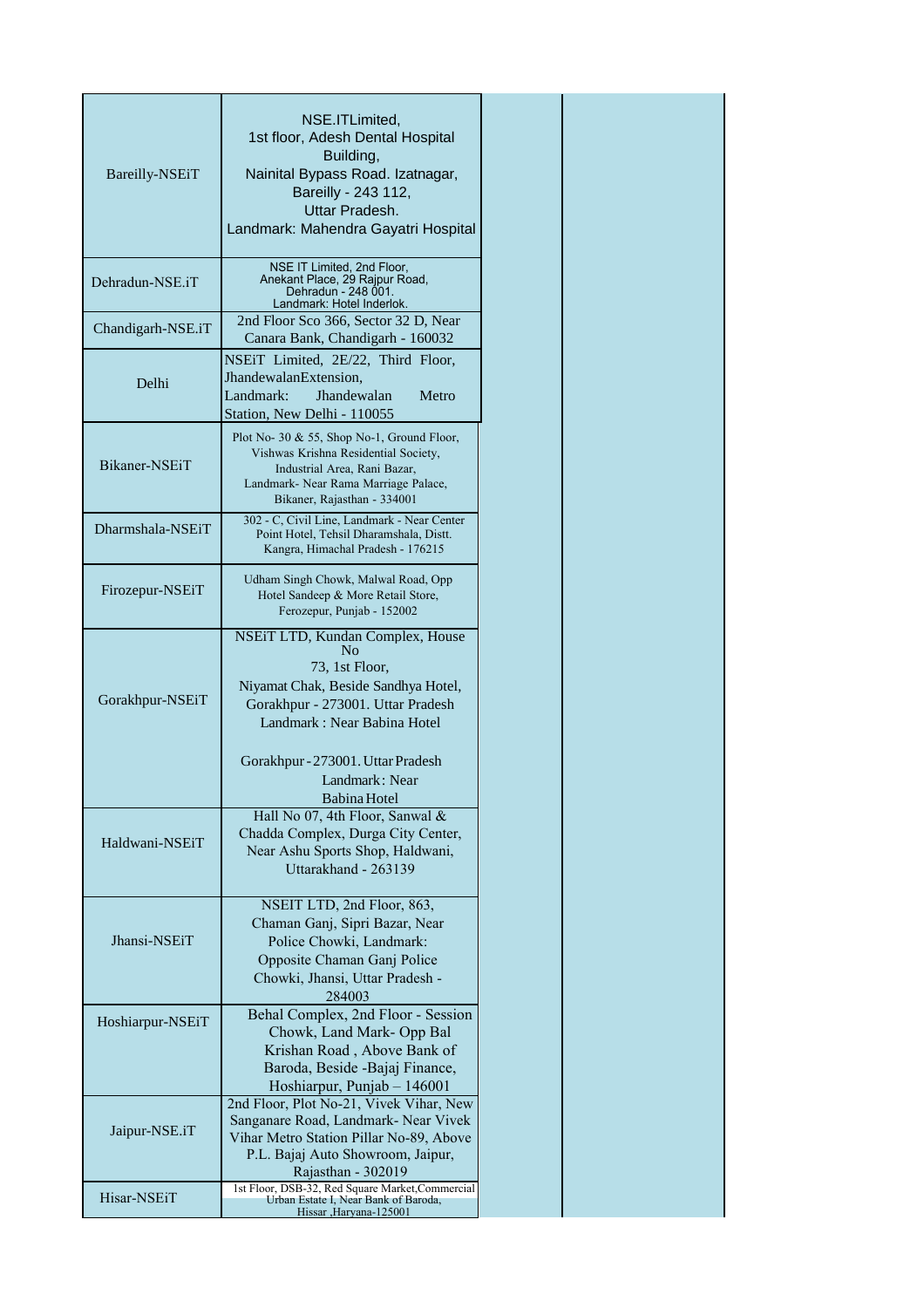| Jammu-NSEiT      | Lane No. 3, Mini Market, 1st Floor, Greater<br>Kailash, Landmark - Above Sarveshwar Rice<br>Shop, Jammu, Jammu and Kashmir - 180011                                                                                                                                            |       |                                                                                                                                |
|------------------|--------------------------------------------------------------------------------------------------------------------------------------------------------------------------------------------------------------------------------------------------------------------------------|-------|--------------------------------------------------------------------------------------------------------------------------------|
| Jalandhar -NSEiT | 2nd Floor, Mohinder Chambers,<br>92-93-94, Rajinder Nagar Market,<br>Opp- New Court, Tehsil Road, Above<br>Universal Travels, Jalandhar, Punjab -<br>144001                                                                                                                    |       | AbhishekDave                                                                                                                   |
| Jodhpur-NSEiT    | A-48, 2nd Floor, Akhaliya Impact Building,<br>Akhaliya Vikas Yojana, Near Canara Bank<br>Regional Office Building, 200 meter from<br>Akhaliya Circle towards Pratap nagar Road,<br>Landmark- Adjacent to AXIS BANK,<br>Akhaliya Circle Branch, Jodhpur, Rajasthan<br>$-342008$ | Delhi | National Stock Exchange<br>of India<br>Ltd. 4th Floor, Jeevan<br>Vihar Building,<br>Parliament Street, New<br>Delhi - 110 001. |
| Kanpur-NSE.iT    | First Floor, Sai Square 45-A,<br><b>Bhargava</b><br>Estate, Civil Lines, Kanpur- 208001 Land<br>Mark-Opp. Income Tax Office, Near<br>Kanpur Court.                                                                                                                             |       | (Landmark - Near Patel)<br>Chowk, Metro Station)<br>Ph.- 011-49393000/50<br>Fax: 011-23366658                                  |
| Karnal-NSEiT     | Sco 213, 1st Floor, Sector 12,<br>Urban<br>Estate, Opposite: Vijaya<br>Bank, Above<br>Parasram, Stock Broking, Karnal,<br>Haryana - 132001                                                                                                                                     |       | Email:<br>ncfm_delhi@nse.co.in                                                                                                 |
| Kota-NSEiT       | Unit - 212-213, 3rd floor, Shree Ram<br>Complex, Gumanpura Main Road,<br>Landmark - Opp - Multipurpose<br>School, Kota, Rajasthan - 324006                                                                                                                                     |       |                                                                                                                                |
| Lucknow-NSE.iT   | <b>NSEIT Limited - Lucknow</b><br>1st Floor, 3/180A, Vinay Khand, Vidhyak<br>Puram, Gomti Nagar, Lucknow, Land-Mark -<br>Opposite Gate No. -3, T D Girls inter college,<br>Above - Ayush Online Examination Centre,<br>Uttar Pradesh - 226010                                  |       |                                                                                                                                |
|                  | 2nd Floor, S.S Tower,                                                                                                                                                                                                                                                          |       |                                                                                                                                |
| Ludhiana-NSE.iT  | Above Bank of Baroda,<br>Pratap chowk, Ludhiana 141003.<br>Landmark: Above Bank of Baroda                                                                                                                                                                                      |       |                                                                                                                                |
| Mandi-NSEiT      | <b>NSEIT Limited Mandi -</b><br>2nd Floor, SMS Complex, Above<br>Easyday, Above Dominos, Mandi,<br>Himachal Pradesh - 175001                                                                                                                                                   |       |                                                                                                                                |
| Meerut-NSEiT     | IS-191, 2nd Floor, Aryan Square,<br>Shastri Nagar, Near PVS Mall & UCO<br>Bank Above Luminous Store, Meerut,<br>Uttar Pradesh - 250004.                                                                                                                                        |       |                                                                                                                                |
| Moradabad-NSEiT  | Hotel New Castle Complex First<br>Floor, Civil Lines, Near<br>Commissioners Office, Morabad-<br>244001, Uttar Pradesh Landmark:<br>Near Rajmahal Hotel                                                                                                                         |       |                                                                                                                                |
| Patiala-NSEiT    | B17/423, Lower Mall, 1st Floor, Opposite<br>Polo Ground, Near Modi College, Patiala-<br>147001.                                                                                                                                                                                |       |                                                                                                                                |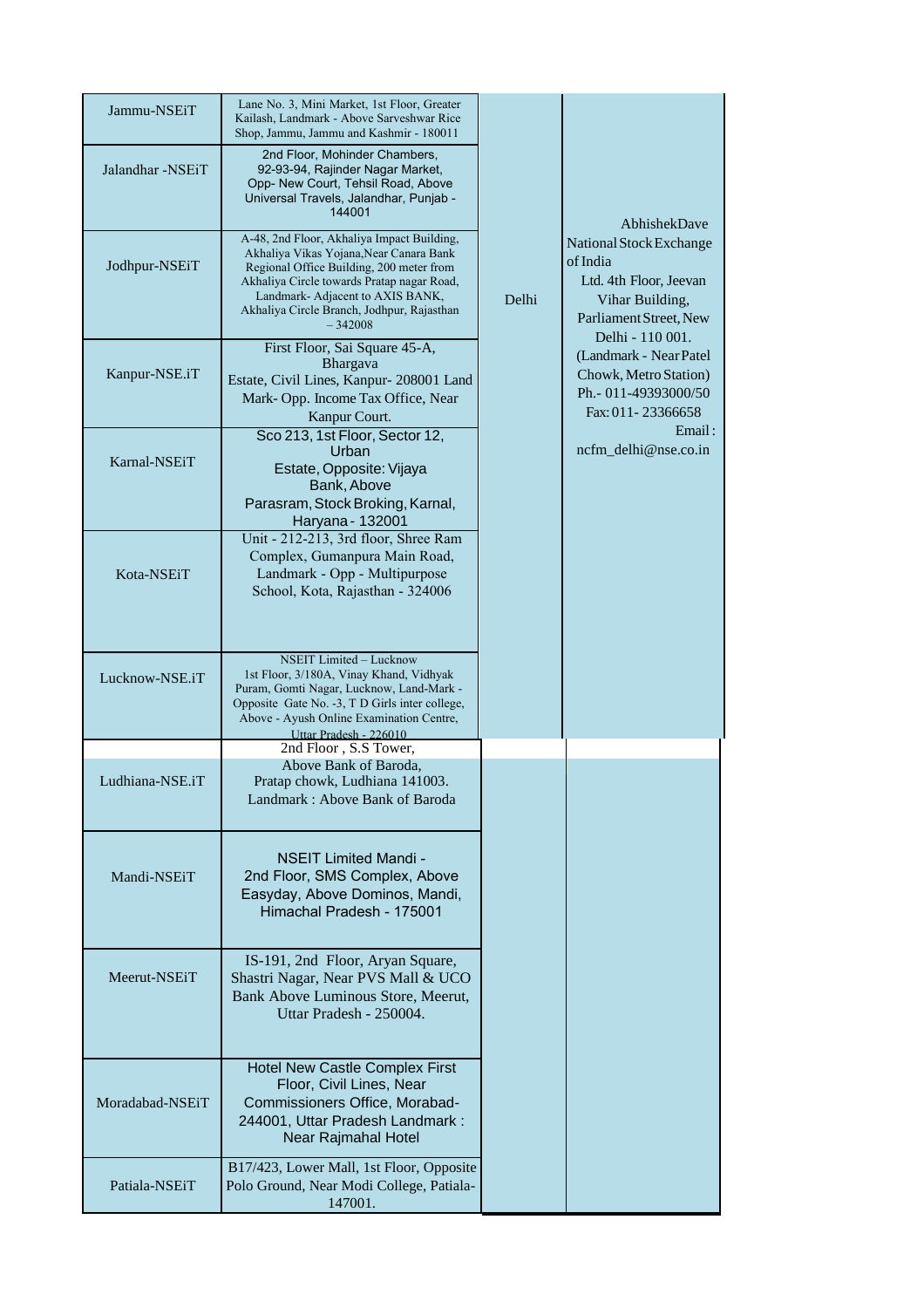|                     | 2nd Floor, Naraina Complex, Opp.                                                       |
|---------------------|----------------------------------------------------------------------------------------|
| Rohtak-NSEiT        | Chhotu Ram Kothi, Civil Road, Rohtak-                                                  |
|                     | 124001, Haryana, India                                                                 |
|                     | NSEIT Limited, 1st floor, Mewar Motor                                                  |
| Udaipur-NSE.iT      | Building, Plot: 17 & 18, Toran Boari, Udaipur,<br>Rajasthan†313001 Landmark: Axis Bank |
|                     |                                                                                        |
|                     | Plot no. 5, First Floor, Shakti Marg, Shiv<br>Chowk, NH-62, Landmark - Near Rajasthan  |
| Sriganganagar-NSEiT | Patrika Office, Sriganganagar, Rajasthan -                                             |
|                     | 335001                                                                                 |
|                     | 1st Floor, 7/2/145A, Gayatripuram                                                      |
|                     | Wazirganj Japti, Near Prathamik Vidyalaya                                              |
| Faizabad-NSEiT      | Japti Nagar (Fatehganj, Devkali Road)<br>Ladmark - M.K. Gramodyog Vikas Evam           |
|                     | Prashikchan Samiti Faizabad, Faizabad,                                                 |
|                     | Uttar Pradesh-224001                                                                   |
|                     | Shandil Niwas, Top 2nd Floor, Chapslee                                                 |
| Shimla-NSEiT        | Estate, Below Circular Road, Near Auckland<br>Tunnel & Bridge, Lakkar Bazar, Shimla,   |
|                     | Himachal Pradesh - 171001                                                              |
|                     |                                                                                        |
|                     | 2nd Floor, Al Habib Complex, Satchoo,                                                  |
| Srinagar-NSEiT      | Barbarshah Srinagar - 190001 Jammu &<br>Kashmir Land mark:- Adjacent Transport         |
|                     | <b>Bridge and Flour Mill</b>                                                           |
|                     | Shop No. - 102, First Floor, Brass                                                     |
| Rewari-NSEiT        | Market, Landmark: Near Canara Bank -                                                   |
|                     | Brass Market Branch, Rewari, Haryana<br>123401                                         |
|                     | Shop No-F1 & F2, First Floor,                                                          |
| Sikar-NSEiT         | Sukh Ratan Plaza, Near Rani Sati Mandir,                                               |
|                     | Rani Sati Road, Sikar,                                                                 |
|                     | Rajasthan-332001                                                                       |
|                     | # 82, Railway Station Road, Sikanderpura,<br>1st Floor, Above - Bhart Gas Agency, NR-  |
| Bathinda-NSEiT      | SK Gupta Skin Clinic, KM Dehli Childern                                                |
|                     | Hospital, Bathinda, Punjab - 151001                                                    |
|                     |                                                                                        |
|                     | 4th Floor, Balaji Tower 81,                                                            |
| Alwar-NSEiT         | NEB Subhash Nagar,                                                                     |
|                     | Landmark - Near Agrasen Circle,                                                        |
|                     | Alwar, Rajasthan - 301001                                                              |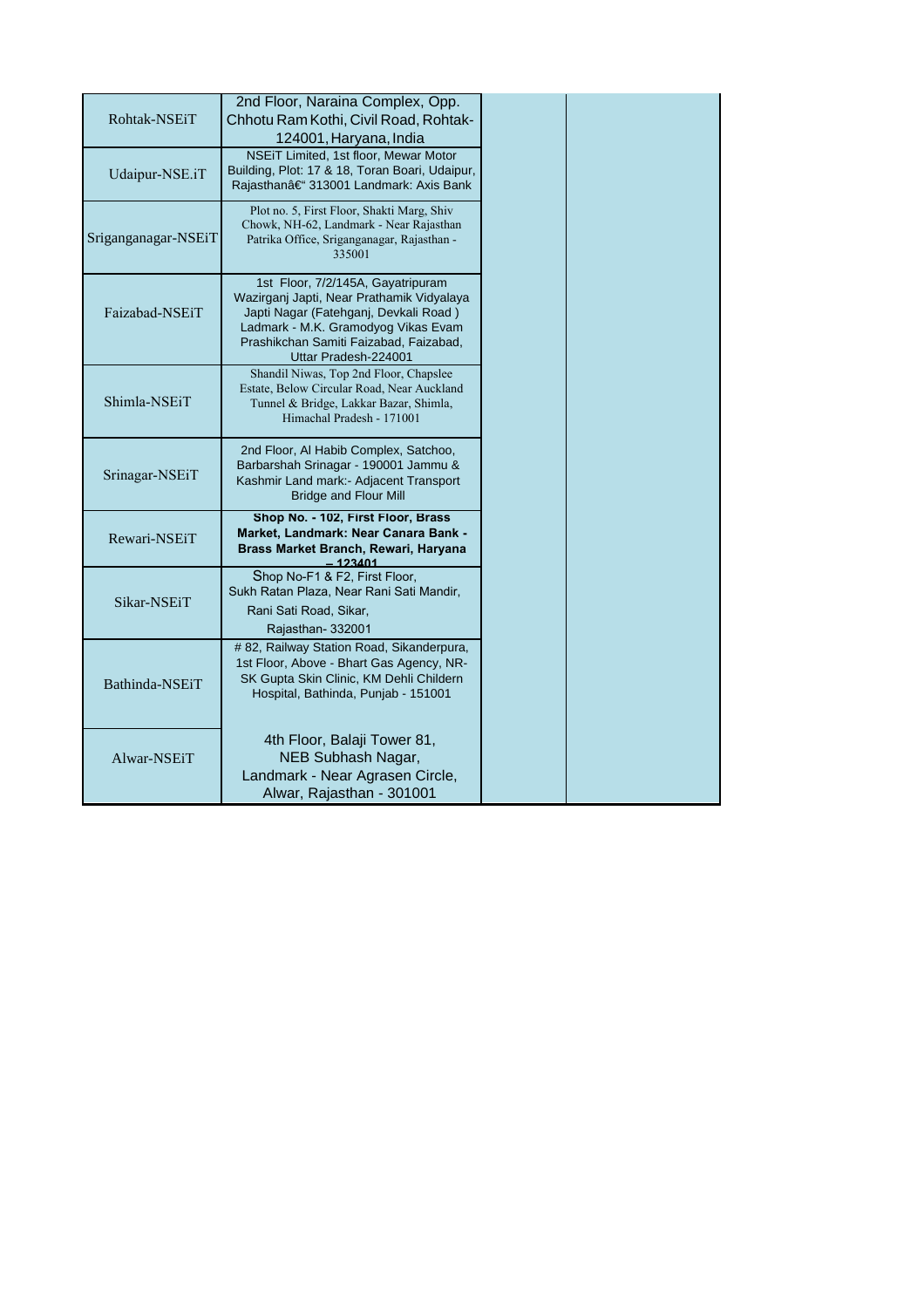| Chittorgarh-NSEiT | Chittorgarh 46, Narayan 2nd<br>Floor, SangamRoad,<br>Asutoshnagar, Chittorgarh - 312001<br>Rajasthan Landmark - Uco Bank                                                                                |           |                                                                                                                                                                                    |
|-------------------|---------------------------------------------------------------------------------------------------------------------------------------------------------------------------------------------------------|-----------|------------------------------------------------------------------------------------------------------------------------------------------------------------------------------------|
| Aligarh-NSEiT     | NSE.IT Aligarh, 2nd Floor,<br>Sai Plaza, Niranjan Puri,<br>Ram Ghat Road,<br>Aligarh 202001.                                                                                                            |           |                                                                                                                                                                                    |
| Sitapur-NSEiT     | <b>NSEIT Limited Sitapur -</b><br>Flat No-13, Cantt. Station Road,<br>Landmark: Near Vaidehi Vatika,<br>Sitapur, Uttar Pradesh - 261001                                                                 |           |                                                                                                                                                                                    |
| Yamunanagar-NSEiT | Office no 15-16, Opp Mahindra<br>Petrol Pump, Near Sapra Motors,<br>Yamunanagar, Haryana - 135001                                                                                                       |           |                                                                                                                                                                                    |
| Varanasi-NSE.It   | No D-64/132 KA, 1st Flr, Anant<br>Complex, Behind Handloom House, Sigra, Near<br>Bharat Sewa shram Sangh., Varanasi, Uttar<br>Pradesh - 221010                                                          |           |                                                                                                                                                                                    |
| Hyderabad-NSE.iT  | 403, 4th Floor, Moguls Court, 5-9-60,<br>Basheerbagh, Above Tribhovandas<br>Bhimji Zaveri, Adjacent To Babukhan<br>Estates, Next To LB Stadium,<br>Hyderabad, Telangana- 500001                         | Hyderabad | Mr. Vinayak G<br>National Stock Exchange of India<br>Ltd. 8-2-594/A/1, Third Floor,<br>Urmila Heights, Opp rainbow<br>Hospital, Chamber no. 203& 204,<br>Road No10, Banjara Hills, |
| Karimnagar-NSEiT  | H.No. 7-1-2017, SVN Complex, Rear<br>Side of Old BIG C, Mankamma Thota,<br>Landmark - Beside Two Town Police<br>Station, Karimnagar, Telangana -<br>505001                                              |           | Hyderabad - 500034 Ph No: 040-<br>23357082/7083<br>Fax No: 040-<br>23357084<br>Email:<br>ncfm_hyderabad@nse.co.in                                                                  |
| Kadapa-NSEiT      | No.3/168-5a-8, VamsiPlaza, First<br>Floor, Chinna Chowk, Near by old by<br>pass circle, Madras Road, Opp Royal<br>enfieldworkshopKadapa-516001                                                          |           |                                                                                                                                                                                    |
| Rajamundry-NSEiT  | 1st Floor, D. No. 45-1-11, Main Road, Above<br>Tripura Silver Works, Gorakshana Peta, Near<br>Padala Ramarao & Alluri Seetarama Raju Statue,<br>Rajahmundry, Andhra Pradesh - 533101                    |           |                                                                                                                                                                                    |
| Tirupathi-NSEiT   | NSEIT Limited, No.19-10-19, 2nd<br>Floor, Opp. PLR Convention center<br>Main Gate, Above INDIA info line gold<br>loan bank, new indira nagar (air by<br>pass road), Tirupathi -517501 Andhra<br>Pradesh |           |                                                                                                                                                                                    |
| Vijaywada-NSE.iT  | NSE.IT Limited, 9-62-81/C, 1st Floor,<br>Ganapathi Rao Road, Kothapet,<br>Opp Krishnaveni whole sale Cloth Market,<br>PanjaCentre, Vijayawada-520001                                                    |           |                                                                                                                                                                                    |
| Vizag-NSE.it      | Door No. 404, 47/10/26, Ram's Plaza,<br>Next to Polak School, 2nd Lane, Dwarka<br>Nagar, Vishakhapatnam-530016                                                                                          |           |                                                                                                                                                                                    |
| Kurnool-NSEiT     | Kurnool Block No. 7, 3rd Floor, Ucon<br>Shopping, Opposite Apsrtc New Bus<br>Stand Kurnool -518001.                                                                                                     |           |                                                                                                                                                                                    |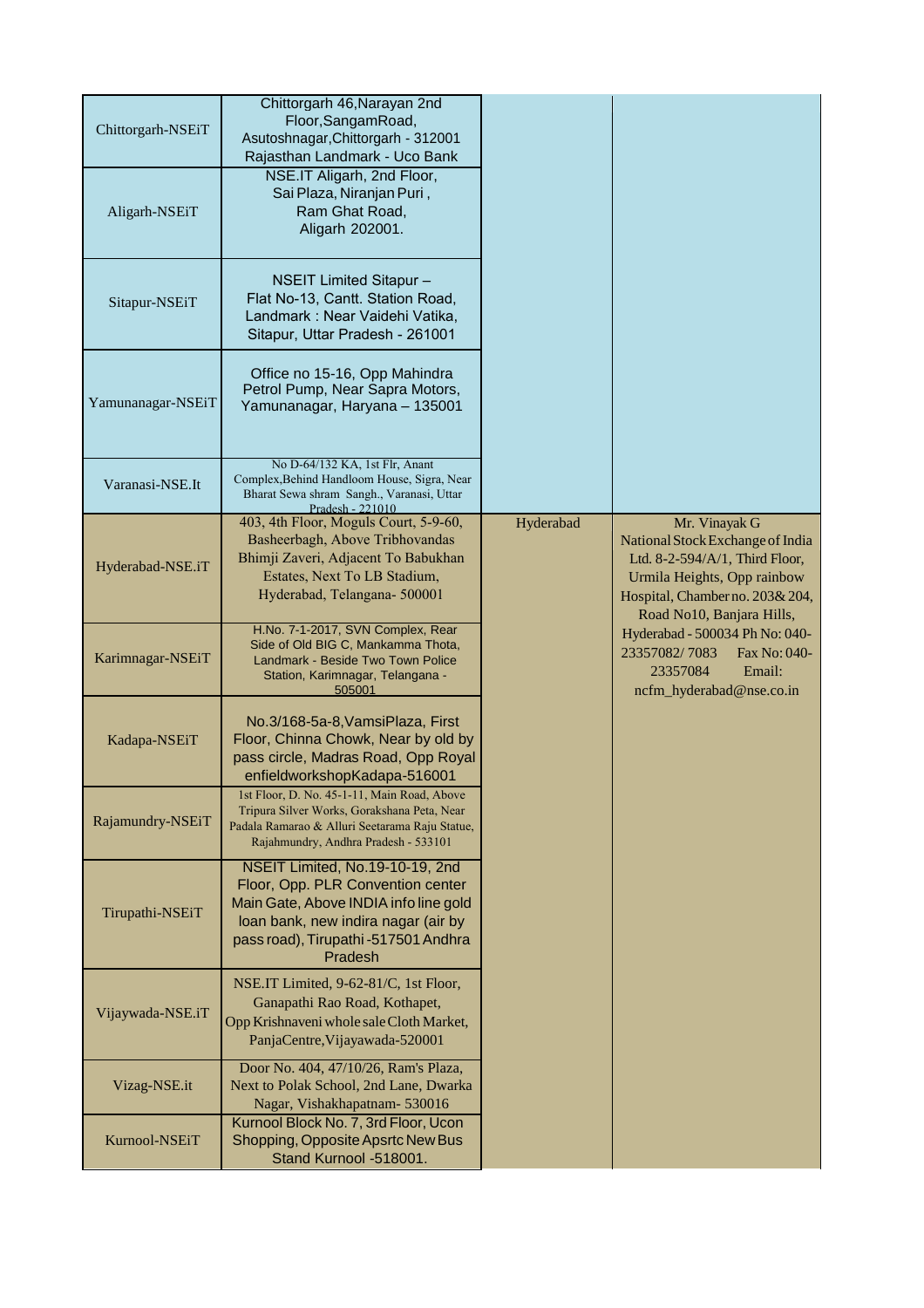| Nizamabad-NSEiT               | B.No: 1-1-329, 1st Floor, Sri Balaji<br>Bhawan, Vinayak Nagar, Above<br>Bank of India, Hyderabad Road,<br>Nizamabad, Telangana - 503001                                                       |         |                                                                                                                                                                                                        |
|-------------------------------|-----------------------------------------------------------------------------------------------------------------------------------------------------------------------------------------------|---------|--------------------------------------------------------------------------------------------------------------------------------------------------------------------------------------------------------|
| Vizianagaram-NSEiT            | D No. 17-11/12/A, Ground Floor,<br>Jeear Commercial Complex, Opp<br>Golden Flex, Beside Kota(Fort),<br>A.G.Road, Near Kota Junction,<br>Vizianagaram, Andhra Pradesh -<br>535002              |         |                                                                                                                                                                                                        |
| Ongole-NSEIT                  | Guptas Square, Shop No: 10, 4th<br>Floor, A-Block, 60 Feet Road,<br>Landmark - Adjacent to Satyam<br>Cinema Hall, Ongole, Andhra<br>Pradesh - 532002                                          |         |                                                                                                                                                                                                        |
| Anantapur-NSEiT               | No.15/253-B, Bhupalam Complex,<br>Ground Floor, Kamala Nagar, Lane<br>Opp MASINENI GRAND HOTEL,<br>Anantapur, Andhra Pradesh - 515001                                                         |         |                                                                                                                                                                                                        |
| Khammam-NSEiT                 | Gannarapu Towers, D.No. 2-2-32 &<br>33, First Floor, Gandhi Chowk,<br>Above Indian Bank, Khammam,<br><b>Telangana - 507003</b>                                                                |         |                                                                                                                                                                                                        |
| Mahabubnagar-<br><b>NSEiT</b> | No. 1-10-8715/D&E, Ground Floor,<br>B.K.Reddy Complex, Land Mark: Near<br>Samskruthi Shopping Mall, NIIT<br>Building, New Town, Mahabubnagar,<br>Telangana - 509001                           |         |                                                                                                                                                                                                        |
| Warangal-NSEiT                | No. 2-5-83, 1st Floor, Shop No. 1, 2, 3<br>and 4, Mitras Lakshminarayan<br>Arcade, Nakkalagutta, Hanamkonda,<br>Opp Hotel Suprabha, W arangal -<br>506001                                     |         |                                                                                                                                                                                                        |
| Bhagalpur-NSEiT               | 1st Floor, Ratan Complex, Holding<br>No.68, (Indian Bank Floor) Patal Babu<br>Road, Landmark: Indian Bank Building<br>Bhagalpur -812001                                                       | Kolkata | Mr. Avik Gupta<br>National Stock Exchange of India<br>Ltd, 1st Floor, Park View<br>Apartments, 99, Rash Behari                                                                                         |
| Bhubaneshwar-<br>NSE.iT       | 363 & 364, 3rd Floor, Keshab<br>Complex, Cuttack Puri Road,<br>Bomikhal, Rasulgarh, Landmark<br>- Opposite ESPLANADE Mall,<br>Near - East Point Public School,<br>Bhubaneswar, Odisha- 751010 |         | Avenue, Kolkata - 700029,<br>(Landmark - Deshpriya Park,<br>Near Priya Cinema, Above GKB<br>Opticals) Ph. No-033-<br>24631802/40 400 400 Fax: (033)<br>40400440<br>email id:<br>ncfm_kolkata@nse.co.in |
| CoochBehar-NSEiT              | "Holding No. - 117/1, Ward No. - 16,<br>Natun Bazar Kalika Das Road,<br>Kotwali,<br>Beside HDFC Bank ATM, Cooch<br>Behar, West Bengal - 736101"                                               |         |                                                                                                                                                                                                        |
| Dhanbad-NSEiT                 | Geeta Tower- 2nd Floor, Karbala Road, Opp.<br>Bada Gurudwara, Bank More, Landmark:<br>Near Gujrati School, Dhanbad, Jharkhand -<br>826001                                                     |         |                                                                                                                                                                                                        |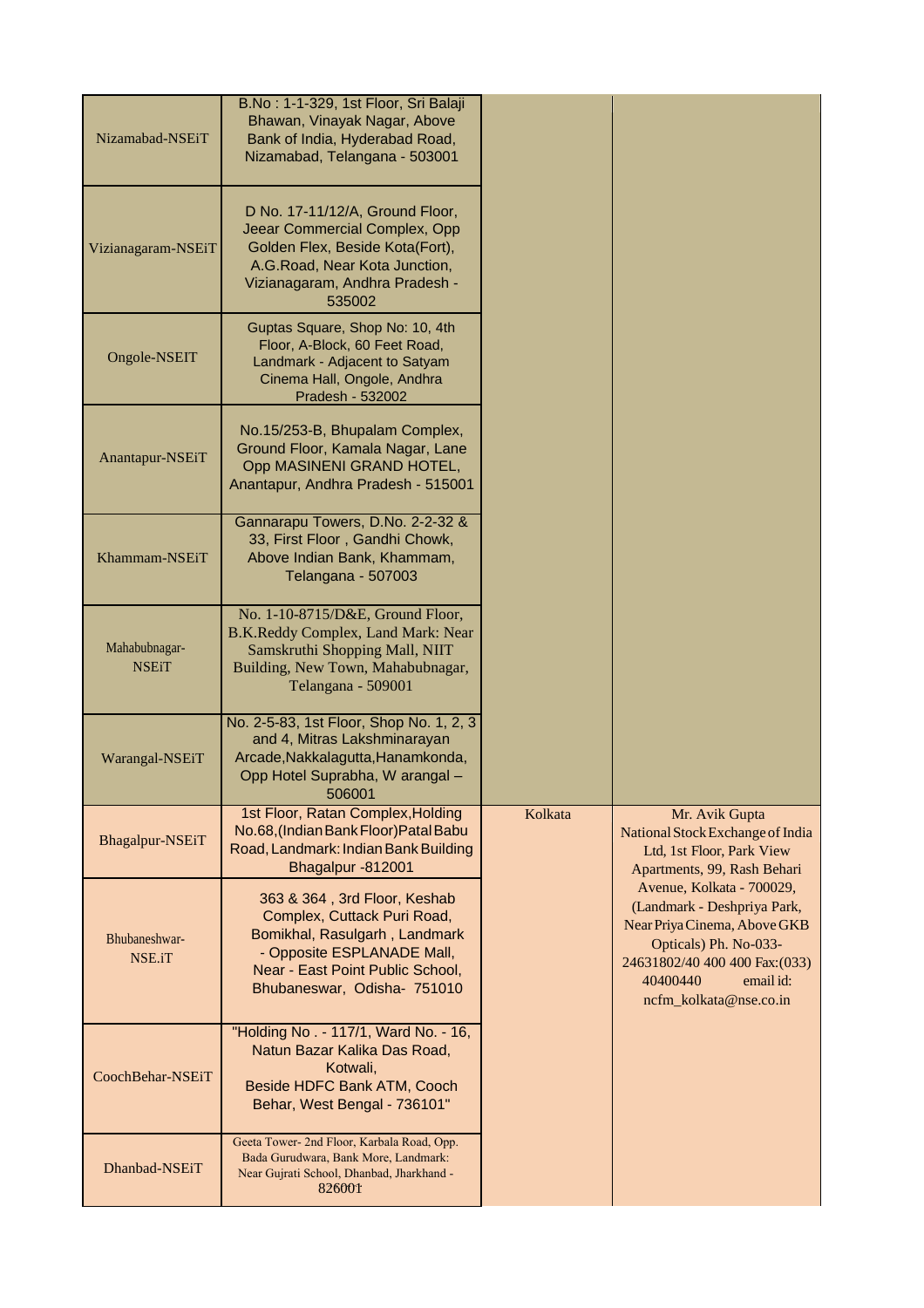|                   | M.K. Plot - Plot No. 218, 2nd floor,                                     |
|-------------------|--------------------------------------------------------------------------|
|                   | Secon Lane, Near - Anuradha                                              |
|                   | cinema Bus stop, Opposite                                                |
| Durgapur-NSEiT    | Radhalaya Lodge (Secon Lane),<br>Benachity, Durgapur, West Bengal        |
|                   | $-713213$                                                                |
|                   |                                                                          |
|                   | 256, 2nd Floor, Radha Bhavan, Seuji                                      |
| Guwahati-NSE.iT   | Path, R.G. Baruah Road, Guwahati,<br>Assam - 781003                      |
|                   |                                                                          |
|                   |                                                                          |
|                   | Ground Floor, 37 Abhoy Guha                                              |
|                   | Road (Liluah), Beside Sangvi                                             |
| Howrah-NSEiT      | Dance Classes, Landmark - Behind                                         |
|                   | Sohanlal Deoralia Balika Vidyalaya,<br>Howrah, West Bengal - 711204      |
|                   |                                                                          |
|                   |                                                                          |
|                   | NSEIT Ltd, 2B, 2nd Floor, Bala Prasad                                    |
| Jamshedpur-NSEiT  | Tower, Holding No 6, SB Shop Area,                                       |
|                   | Diagonal Area, Bistupur, Jamshedpur-<br>831001. Landmark: Near By Dainik |
|                   | BhaskarOffice.                                                           |
|                   | 16 C, Bipin Pal Road, Beside State Bank                                  |
| Kolkata-NSEiT     | of India Deshapriya Park Branch,                                         |
|                   | Opposite Deshapriya Park, Kolkata, West                                  |
|                   | Bengal - 700026<br>603B, 6th Floor, Ashiana Tower,, Exhibition           |
| Patna-NSE.iT      | Road,, Landmark: Near South of Gandhi                                    |
|                   | Maidan, Patna, Bihar, 800001, INDIA                                      |
|                   | D-17, 1st Floor, Koel Nagar, Above                                       |
| Rourkela-NSEiT    | Canara Bank, Rourkela, Odisha -                                          |
|                   | 769014                                                                   |
|                   | House No - 47/2591, 1st Floor, Civil Line,                               |
| Raipur-NSE.iT     | In front of Central Bank Of India, Raipur,                               |
|                   | Chhattisgarh - 492001                                                    |
|                   | Unit No. 402, 4th Floor, Estate Plaza,                                   |
| Ranchi-NSE.iT     | Near Kantatoli Chowk, Behind Mangal                                      |
|                   | Tower, Ranchi, Jharkhand - 834001<br>2nd Flr, Bhawani-Vaibhav Complex,   |
|                   | Jaiswal Compound, Pani Tanki                                             |
| Muzaffarpur-NSEiT | Chowk, Club Road, Mithanpura,                                            |
|                   | Ramna, Near Dainik Jagaran Office,                                       |
|                   | Muzaffarpur, Bihar - 842002                                              |
|                   | Motihari 103, 1st Floor, Hazar Jyoti                                     |
| Motihari-NSEiT    | Complex, Bank Road, Motihari.                                            |
|                   | 845401, Bihar Landmark: Adj To Hdfc<br>Bank/ IciciBank                   |
|                   | Imphal Nongmeibung,                                                      |
|                   | Wangkheirakpam, Laikai, Imphal East,                                     |
| Imphal-NSEiT      | Manipur - 795005 Landmark: Near                                          |
|                   | Anand Singh Academy.                                                     |
|                   | NSEIT Ltd - Dibrugarh,                                                   |
|                   | 3rd Floor, B. Bagaria Complex,                                           |
|                   | Shani Mandir Road,<br>Dibrugarh,                                         |
| Dibrugarh-NSEiT   | Assam-786001.                                                            |
|                   | Landmark: Opposite Shani Mandir at                                       |
|                   | <b>Jhaluk ParaRoad</b>                                                   |
|                   |                                                                          |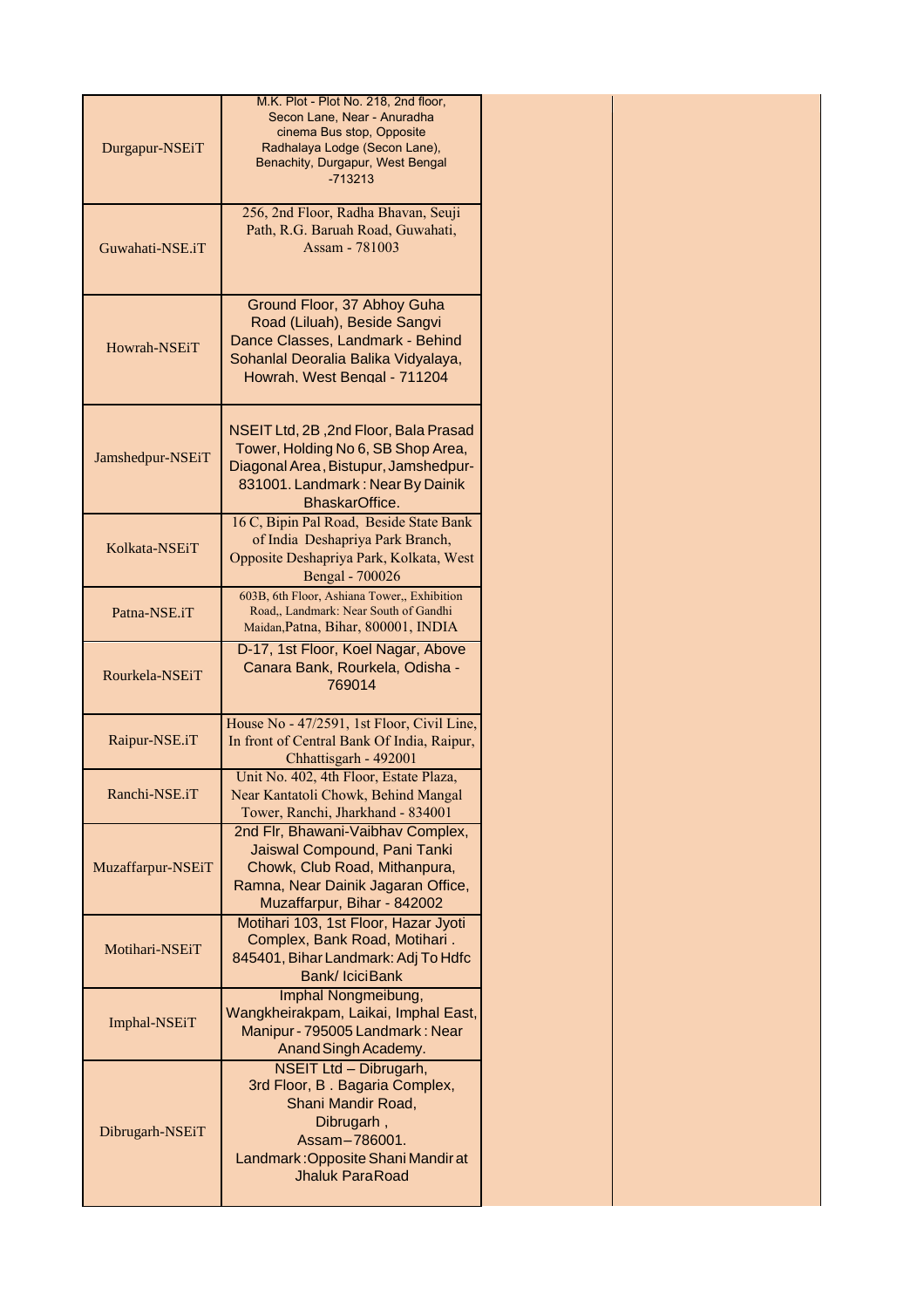| Chhapra-NSEiT        | 2nd Floor, B P Medicine Complex, Sri<br>Nandan Path, Land Mark-Opposite<br>Biseshwar Seminary School, Chapra,<br>Bihar - 841301                                                                                       |
|----------------------|-----------------------------------------------------------------------------------------------------------------------------------------------------------------------------------------------------------------------|
| <b>Bhadrak-NSEiT</b> | NH-05, House no -6, 1st Floor,<br>Dahani Gadia, Charampa, In front<br>of Sanjay TVS Service Center,<br>Bhadrak, Odisha - 756101                                                                                       |
| Berhampur-NSEiT      | 1st Floor, Prem Nagar 1st Lane,<br>Landmark: Opposite Rotary Club,<br>Berhampur, Odisha - 760001                                                                                                                      |
| Bongaigaon-NSEiT     | Matri Plaza, 1st floor, BOC Gate, Bou<br>bazaar, Behind Allahabad Bank, Near<br>KaliMandir, North Bongaigaon, Assam -<br>783380                                                                                       |
| Silchar-NSEiT        | Silchar 3rd Floor, Jagannath<br>Appartment, Hospital Road, Silchar -<br>788005. Assam Land Mark - Beside<br>Jagannath Travels Above Idbi Bank                                                                         |
| Agartala-NSEiT       | Gr Floor, NS Electricals, Bhattapukur,<br>Post Arundhuti Nagar, Near New<br>Jahar Bridge Auto Stand, Agartala,<br><b>Tripura - 799003</b>                                                                             |
| Dimapur-NSEiT        | 1st Floor, Dag No 1063, Patta No 780,<br>Ward No 6, Mouza 1, Eross Lane<br>(Zakiesatuo Road), Green House<br>Building, Above Philips & Polycab,<br>Landmark Electronic and Electricals,<br>Dimapur, Nagaland - 797112 |
| Saharsa-NSEiT        | Saharsa 1st Floor, Deo Market, Purab<br>Bazzar, Vip Road, Saharsa. 852201<br><b>Bihar Land Mark: Near Saharsa</b><br>College                                                                                          |
| Gaya-NSEiT           | Maa Vaishno Complex, Ground Floor,<br>Swarajpuri Road, Near Mahavir School,<br>Beside ICICI ATM, In Campus of Hotel Sky<br>Lark, Gaya, Bihar - 823001                                                                 |
| Jeypore-NSEiT        | First Floor, Plot No 287, Christian<br>Petta Square, NH - 26, Landmark -<br>Above Dena Bank, Jeypore, District<br>- Koraput, Odisha - 764001                                                                          |
| Hazaribaug-NSEiT     | Hazaribaug 3rd Floor, Vinayaka<br>Towers, Above Hdfc Bank, Guru<br>Govind Singh Road, Ananda Chowk,<br>Hazaribagh-825301                                                                                              |
| Deoghar-NSEiT        | 2nd Floor, Shop No-201, Bhagwan<br>Complex, Shailbala Roy Road,<br>Near Bhagwan Talkies, PS/PO - B,<br>Deoghar, Jharkhand- 814112                                                                                     |
| Dhenkanal-NSEiT      | <b>Ground Floor, Muthoot Finance</b><br>Building, Kunja Sahu Chowk, Ganesh<br>Bazar, Dhenkanal, Orissa - 759001                                                                                                       |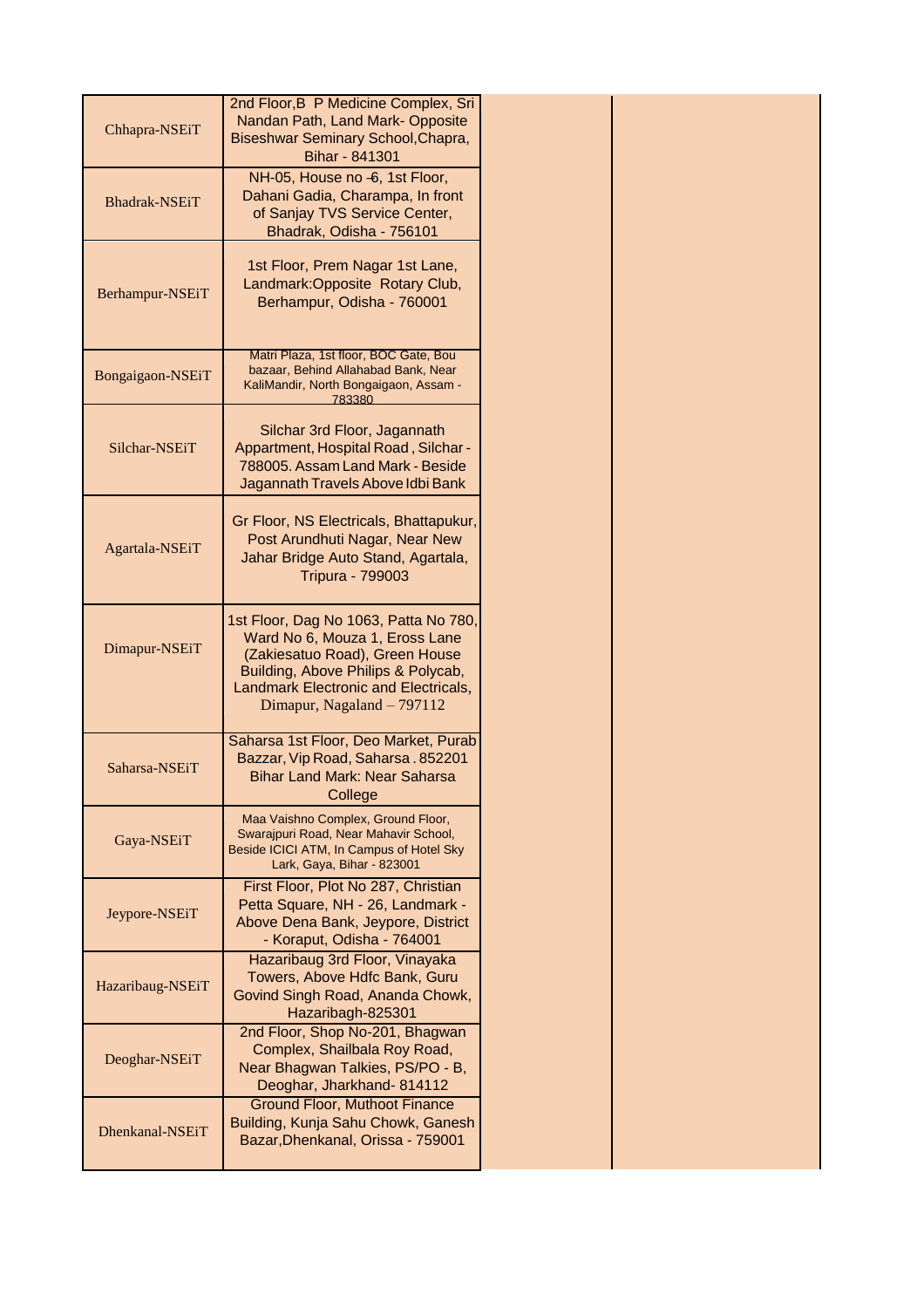| Berhampore-NSEiT   | 2nd Floor, B - Block, Gour Sundar Bhavan<br>(Opp. Bank Of Baroda), Near B.D.O.<br>Office, Panchanantala, P.O.-Chaltia,<br>Berhampore, Murshidabad, West Bengal<br>$-742407$ |  |
|--------------------|-----------------------------------------------------------------------------------------------------------------------------------------------------------------------------|--|
| SiuriJKC-NSEiT     | Siuri 2nd floor, J.K. Complex, J.L.<br>Banerjee Road (Madrasa Road), Siuri<br>731101, W est Bengal. Landmark:<br>Above Punjab National Bank and<br>ATM.                     |  |
| Kharagpur-NSEiT    | Kharagpur 1st Floor, M.S.Tower-li,<br>Atwal Estate, Beside Hp Petrol Pump,<br>OtRoad India, Kharagpur-721305.<br>Landmark: Opp Kharagpur College                            |  |
| Krishnanagar-NSEiT | 1st Floor, 94/D.L. Roy Road, Near<br>Bejikhali More, Above Karunamoyee<br>Mistanna Bhandar, Nadia,<br>Krishnanagar, West Bengal-<br>741101                                  |  |
| Tezpur-NSEiT       | 3rd floor, Kunj Bhawan, Near Bengali<br>Boys H.S.School, A.H.Road, EAD<br>GAHFIELD Tezpur-784001.                                                                           |  |
| Bilaspur-NSEiT     | PAL Complex, First Floor, Opposite of<br>Bilaspur University Beside Indrajit Complex,<br>Near Gandhi Chowk, Bilaspur,<br>Chhattisgarh- 495001                               |  |
| Sambalpur-NSEiT    | Quality Mansion, Lst Floor, Nayapara,<br>Opposite Bazar Kolkota, Sambalpur,<br><b>Orissa-768001</b>                                                                         |  |
| Ahmedanagar-NSE.iT | 204, Anand keshav height, Near Disha<br>computers, Delhi gate, Landmark: Above<br>Supekar Medical, Ahmednagar,<br>Maharashtra - 414001                                      |  |
| Akola-NSEiT        | Shop No - 17 & 23, First floor, Shraddha<br>Heights, Gorakshan Road, Landmark - Opp.<br>Sunil Super Shopee, Akola, Maharashtra -<br>444001                                  |  |
| Amravati-NSE.iT    | 2nd Floor, Khatri Chambers, Khatri<br>Compound, Near Malviya Square,<br>Above City Union Bank Limited,<br>Near Oriental Bank of Commerce.                                   |  |
| Aurangabad-NSE.iT  | 1st Floor, Block No. 2, Rokadiya Hanuman<br>Colony, Land Mark: Above Shreeram<br>Finance, Behind Kandi Towers.<br>Aurangabad - 431001                                       |  |
| Bhopal-NSE.iT      | NSEIT Limited, 2nd Floor,<br>Plot # 61, E-6, Arera Colony, Bhopal -<br>462016, Madhya Pradesh. Landmark -<br>Above IDBIBank at Sai Board bus Stop                           |  |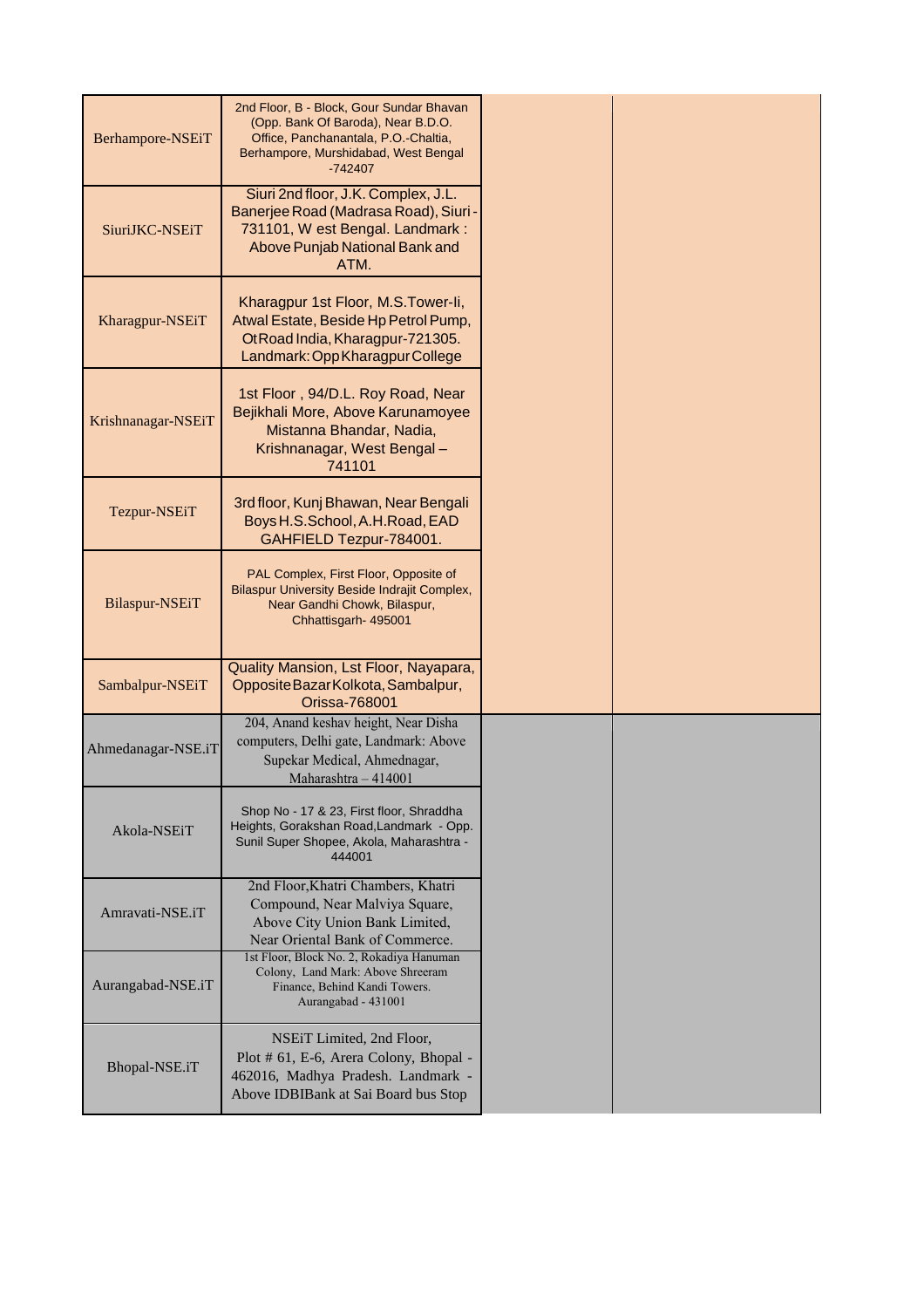| Goa-NSE.iT      | NSEIT Limited, C-3, Third Floor,<br>SAPANA REGENCY, Dr. Shirgaokar<br>Road, Above Oriental Bank of<br>Commerce, Panaji, - Goa - 403001:<br>Land Mark: Off 18th June Road, Adj. to<br><b>Titan Sonata Show Room</b> |        |                                                                                                                                             |
|-----------------|--------------------------------------------------------------------------------------------------------------------------------------------------------------------------------------------------------------------|--------|---------------------------------------------------------------------------------------------------------------------------------------------|
| Gwalior-NSE.iT  | Affinity - 1st Floor, 139, Kailash Vihar, City<br>Centre, Site No - 2, Landmark - Behind Hotel<br>Sugar Palm, Gwalior, Madhya Pradesh - 474002                                                                     |        |                                                                                                                                             |
| Guna-NSE.iT     | Shop No: 4 & 5, Guru Kripa Complex,<br>Mardan Singh Ki Badi, Near Bada Pul,<br>A.B. Road, Guna 473001 Madhya Pradesh<br>Landmark: Next To Singh Tower                                                              |        |                                                                                                                                             |
| Hubli-NSE.iT    | NSEIT Limited, No. 8, 1st Floor,<br>Vernekar Plaza, Deshpande Nagar, Hubli<br>- 580029. Landmark - Above Reliance<br>Fresh.                                                                                        |        |                                                                                                                                             |
| Indore-NSE.iT   | Shagun Towers, 4th Floor Room No:<br>413, Vijaynagar Square, Above APNA<br>sweets, Indore, Madhya Pradesh - 452001                                                                                                 |        |                                                                                                                                             |
| Rewa-NSE.iT     | Second Floor, John Tower, Phase -1, College<br>Road, Near College Chowraha, Rewa,<br>Madhya Pradesh - 486001                                                                                                       |        |                                                                                                                                             |
| Kolhapur-NSE.iT | Office No 309, 3rd Floor, Matoshree<br>Plaza, E- Ward, Station Road, Venus<br>Corner, Kolhapur: - 416002. Maharashtra,<br>India. Land Mark :- Opp:-Venus Talkies.                                                  |        |                                                                                                                                             |
| Manglore-NSE.iT | NO C-5, Ist FLOOR, MAXIMUS<br>COMMERCIAL COMPLEX,<br>LIGHT HOUSE HILL ROAD, OPP TO<br>KMC NEXT TO HOTELNALPAD<br>RESIDENCY, NEAR<br>HAMPANAKATTA CIRCLE,<br>HAMPANAKATTA, MANGALORE-<br>575001                     |        | NSE Academy Ltd<br>C/o: National Stock Exchange of                                                                                          |
| Nagpur-NSE.iT   | Office No 146, 147 & 148, 1st Floor,<br>HoneyArchana Complex, Untkhana,<br>Nagpur, Maharashtra - 440009.<br>Landmark: Above Raymond's Showroom.                                                                    | Mumbai | India Ltd. Exchange Plaza,<br>Bandra Kurla Complex, Bandra<br>East, Mumbai - 400051.<br>Toll Free Number: 1800 22 0051                      |
| Nashik-NSE.iT   | Ground Floor, Shop No. G-12, Suyojit<br>City Center, Below Shatabdi Hospital,<br>Landmark: Near JEEVAK MEDICAL,<br>Opp- Mahamarg Bus Stand, Mumbai<br>Naka, Nashik, Maharashtra - 422002                           |        | Fax: (022) 26598393<br>emailid-ncfm@nse.co.in<br>For certificate related queries:<br>ncfmcert@nse.co.in<br>For test center related queries: |
| Parbhani-NSEiT  | 486, Ostwal Complex, 1st<br>Floor, Opposite Collector Office,<br>Station Road, Parbhani-431401                                                                                                                     |        | ncfmta@nse.co.in                                                                                                                            |
| Satara-NSE.iT   | 1st Floor, Trimurti Complex, Opp. Rajlaxmi<br>Talkies, Devi Chowk, Satara – 415002                                                                                                                                 |        |                                                                                                                                             |
| Pune-NSEiT      | 4th Floor, C-Block, Vega Centre, Shankar Sheth<br>Road, Next to Income Tax Office Swargate, Pune,<br>Maharashtra - 411042                                                                                          |        |                                                                                                                                             |